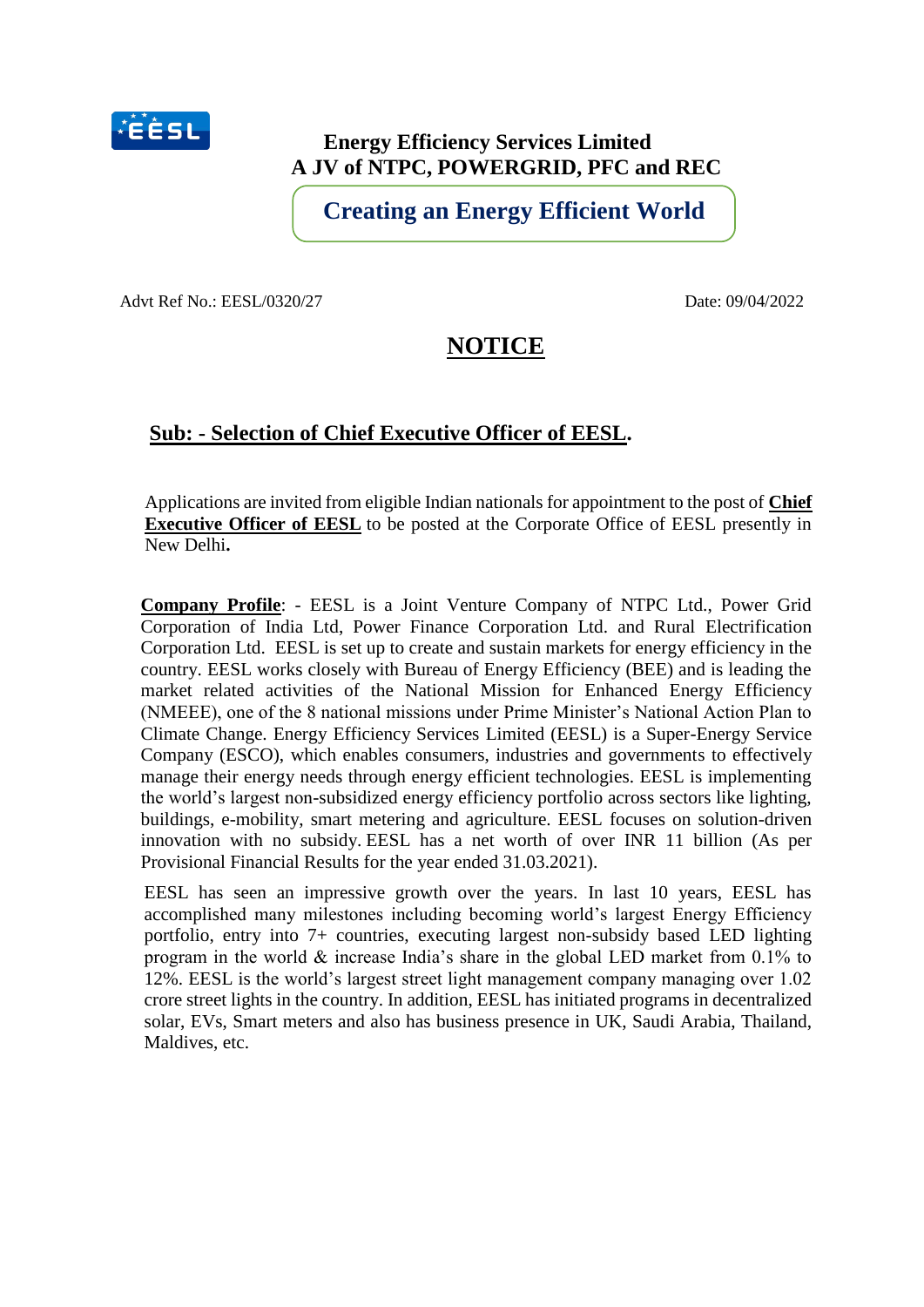# A. - **Job Description and Responsibilities: -**:

| 1.               |                             | Name and Address of Energy Efficiency Services Limited (EESL), 5th & 6th Floor, Core-3,                            |  |  |  |  |
|------------------|-----------------------------|--------------------------------------------------------------------------------------------------------------------|--|--|--|--|
|                  |                             | the Corporate Office of SCOPE Complex, Lodhi Road, New Delhi-110003                                                |  |  |  |  |
|                  | the Company                 |                                                                                                                    |  |  |  |  |
| $\overline{2}$ . | <b>Name of the Post</b>     | Chief Executive Officer (CEO)                                                                                      |  |  |  |  |
| 3.               |                             | The Chief Executive Officer shall be full time Director and member                                                 |  |  |  |  |
|                  | <b>Job Responsibilities</b> | of the Board of Directors of EESL. The CEO will be the functional and                                              |  |  |  |  |
|                  |                             | administrative head of EESL. The job description of CEO is as under:                                               |  |  |  |  |
|                  |                             |                                                                                                                    |  |  |  |  |
|                  |                             | Ensure efficient functioning, attainment of<br>corporate<br>a.                                                     |  |  |  |  |
|                  |                             | objectives and performance parameters of EESL and its group                                                        |  |  |  |  |
|                  |                             | companies.                                                                                                         |  |  |  |  |
|                  |                             | Manage the day to day affairs of the EESL in accordance with<br>b.                                                 |  |  |  |  |
|                  |                             | the policies laid down by the Board and subject to control and                                                     |  |  |  |  |
|                  |                             | supervision of the Board.                                                                                          |  |  |  |  |
|                  |                             | c. Attain overall business development of EESL including its<br>foreign operations.                                |  |  |  |  |
|                  |                             | d. Assist the Board of EESL in setting the medium and long term                                                    |  |  |  |  |
|                  |                             | vision and goals.                                                                                                  |  |  |  |  |
|                  |                             | Evolve long term strategy for realizing the goals with<br>e.                                                       |  |  |  |  |
|                  |                             | quantifiable deliverables that could be monitored.                                                                 |  |  |  |  |
|                  |                             | Manage relationships with external stakeholders<br>f.<br>like                                                      |  |  |  |  |
|                  |                             | governments, business community relevant to EESL business                                                          |  |  |  |  |
|                  |                             | interests, international actors in the field of energy efficiency                                                  |  |  |  |  |
|                  |                             | and clean energy, multilateral and bilateral institutions.<br>Coordinate amongst the group companies for synergy & |  |  |  |  |
|                  |                             | g.<br>achievement of common goal and harmonious operations.                                                        |  |  |  |  |
|                  |                             | Synergise the strategies of group companies to the overall<br>h.                                                   |  |  |  |  |
|                  |                             | vision and goals set for EESL as a group                                                                           |  |  |  |  |
|                  |                             | Represent EESI, Group's capabilities and strength to external<br>i.                                                |  |  |  |  |
|                  |                             | stakeholders                                                                                                       |  |  |  |  |
|                  |                             | Facilitate effective dialogue with potential investors, lenders<br>j.                                              |  |  |  |  |
|                  |                             | and future shareholders towards EESL Groups vision, goals                                                          |  |  |  |  |
|                  |                             | and strategy.<br>k. Actively engage in risk management, efficient capital                                          |  |  |  |  |
|                  |                             | allocation amongst group companies                                                                                 |  |  |  |  |
|                  |                             | Provide guidance and support to the senior management<br>1.                                                        |  |  |  |  |
|                  |                             |                                                                                                                    |  |  |  |  |
|                  |                             | Chief Executive Officer of the Company shall report to EESL's Board.                                               |  |  |  |  |
| 4.               | <b>Qualification</b>        | Minimum Qualification: -                                                                                           |  |  |  |  |
|                  |                             |                                                                                                                    |  |  |  |  |
|                  |                             | The applicant should be a graduate with good academic record from a<br>recognized University/Institution           |  |  |  |  |
|                  |                             |                                                                                                                    |  |  |  |  |
|                  |                             | Applicants with Technical/MBA qualification and those with                                                         |  |  |  |  |
|                  |                             | qualification matching the responsibilities above, in particular                                                   |  |  |  |  |
|                  |                             | international business and relations will have added advantage. Persons                                            |  |  |  |  |
|                  |                             | having experience in Energy Efficiency will be preferred.                                                          |  |  |  |  |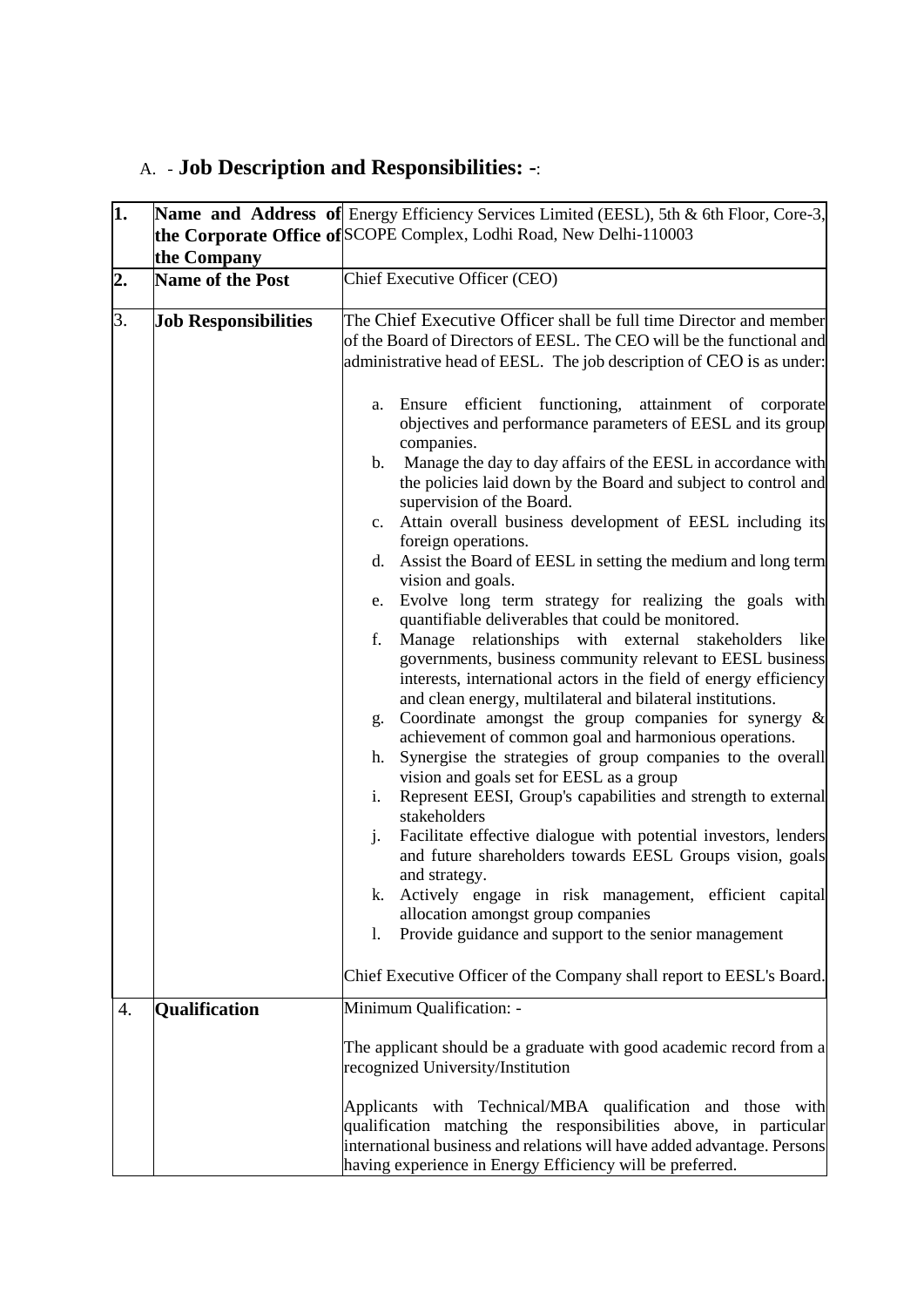| 5. | Pay and Allowance        | Rs. 180000-340000 (IDA Scale)                                                                                                                   |
|----|--------------------------|-------------------------------------------------------------------------------------------------------------------------------------------------|
|    |                          | DA, HRA/Lease, Perks @35% of Basic Pay, Medical, EPF,                                                                                           |
|    |                          | Superannuation Fund contribution @ 9% of Basic plus DA, etc.                                                                                    |
|    |                          | applicable.                                                                                                                                     |
|    |                          |                                                                                                                                                 |
|    | <b>Experience</b><br>and | (A)                                                                                                                                             |
|    | eligibility              | I- Applicants should possess adequate experience at the Senior                                                                                  |
| 6. |                          | Management Level in a large organization of repute in the Energy                                                                                |
|    |                          | Sector. The applicants must have an experience of at least 3 years in                                                                           |
|    |                          | the Energy Sector of the last 10 years.                                                                                                         |
|    |                          | II- Exposure in the fields of Energy Efficiency/ Clean Energy / Energy                                                                          |
|    |                          | Management/Energy Audit or Clean Development Mechanisms/                                                                                        |
|    |                          | International operations will be an added advantage.                                                                                            |
|    |                          | III- The applicant must, on the date of application, as well as on the<br>date of interview, be employed in a regular capacity $-$ and not in a |
|    |                          | contractual/ad-hoc capacity – in one of the followings: -                                                                                       |
|    |                          |                                                                                                                                                 |
|    |                          | Central Public Sector Enterprise (CPSE) including<br>1.                                                                                         |
|    |                          | Subsidiaries / JV of CPSE                                                                                                                       |
|    |                          | 2.<br>Central Government including the Armed Forces of the                                                                                      |
|    |                          | Union and All India Services;                                                                                                                   |
|    |                          | 3.<br>State Public Sector Enterprise or State Government                                                                                        |
|    |                          | Private Sector in company where the annual turnover is<br>4.                                                                                    |
|    |                          | * Rs 2000 crore or more. Preference would be given to                                                                                           |
|    |                          | candidates from listed companies.                                                                                                               |
|    |                          | (* The average audited annual turnover of three financial                                                                                       |
|    |                          | years preceding the calendar year in which the post is advertised                                                                               |
|    |                          | shall be considered for applying the approved limits)                                                                                           |
|    |                          | B- (a) Applicants from CPSEs should be in the following or a higher                                                                             |
|    |                          | pay scale at minimum rank/level of GM (E8) or above for two years:                                                                              |
|    |                          |                                                                                                                                                 |
|    |                          | (i) Rs. 120000-280000 (IDA) Post 01.01.2017                                                                                                     |
|    |                          | (ii) Rs. 18400-22400 (CDA) Pre-revised post 01.01.1996                                                                                          |
|    |                          | (iii) Rs. 37400-67000 + GP 10000 (CDA) post 01.01.2006                                                                                          |
|    |                          | (iv) Rs. 144200-218200 (Level 14) CDA post $01.01.2016$                                                                                         |
|    |                          | (b)                                                                                                                                             |
|    |                          | Applicants from Central Govt. / All India Services*/ State<br>(i)                                                                               |
|    |                          | Government holding a post of the level of Joint Secretary to Govt. of                                                                           |
|    |                          | India or carrying equivalent scale.                                                                                                             |
|    |                          |                                                                                                                                                 |
|    |                          | *Appointment of All India Services Candidates shall be subject to                                                                               |
|    |                          | cadre clearance.                                                                                                                                |
|    |                          | (ii) Applicants from the Armed forces of the Union holding a post of                                                                            |
|    |                          | the level of Major General in the Army or equivalent rank in Navy/Air                                                                           |
|    |                          | Force.                                                                                                                                          |
|    |                          | (iii) Applicants from State Public Sector Enterprise (SPSE) in power                                                                            |
|    |                          | sector should be at Board level position.                                                                                                       |
|    |                          | Applicants from Private Sector should be at Senior<br>(iv)                                                                                      |
|    |                          | management or Board level position                                                                                                              |
| 7. | <b>Maximum Age Limit</b> | 55 years as on 30 April, 2022                                                                                                                   |
|    |                          |                                                                                                                                                 |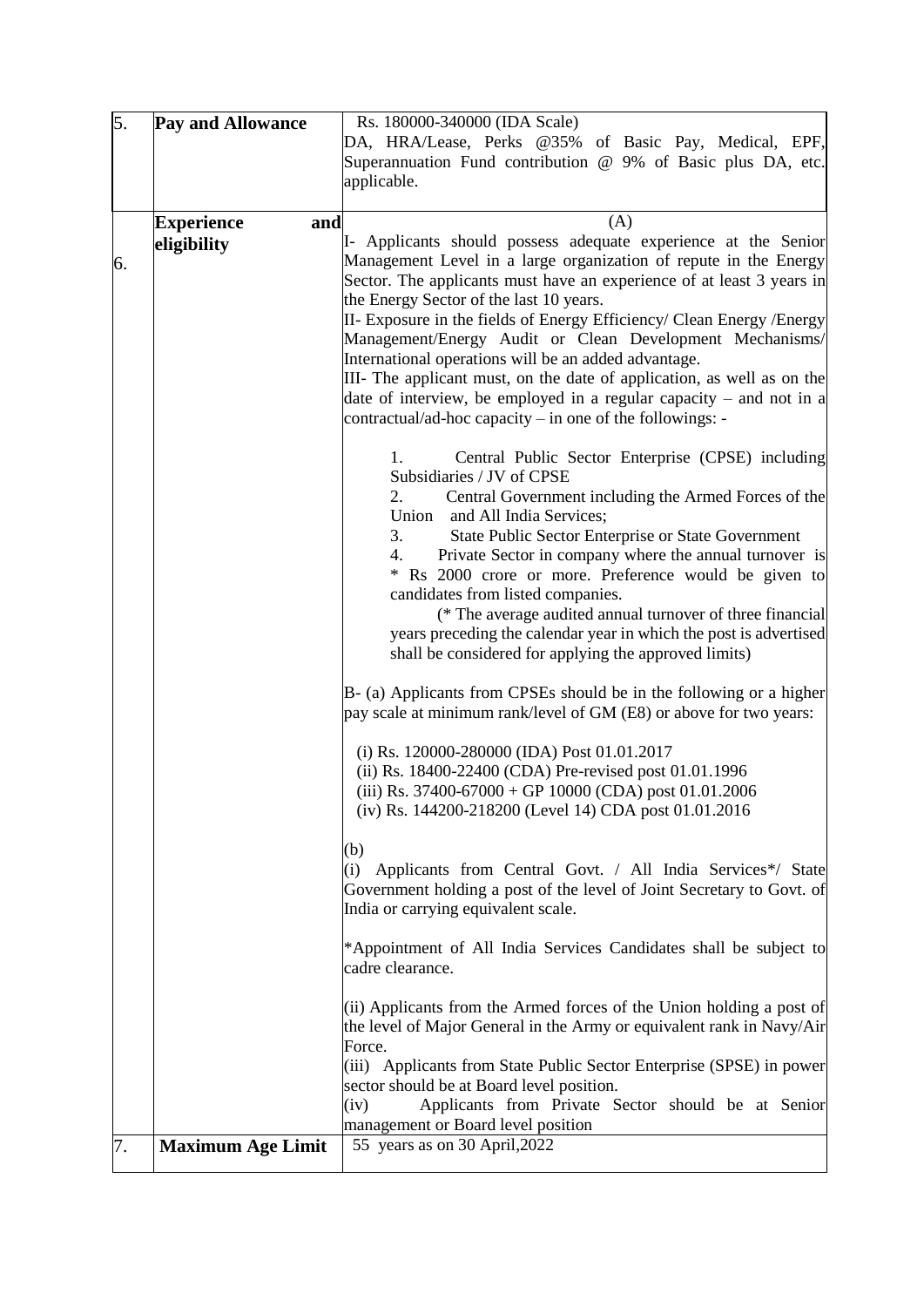| 18. | <b>Duration</b>          | of The selected Executive will be appointed for a period of five years.                                                                                              |
|-----|--------------------------|----------------------------------------------------------------------------------------------------------------------------------------------------------------------|
|     | <b>Appointment</b>       |                                                                                                                                                                      |
|     | <b>Deputation</b>        | If the rules of the Promoter Companies/Government/PSUs permit, the<br>selected candidates can opt to be on deputation and will apply through<br>proper channel only. |
|     | <b>Selection Process</b> | Through interview, to be conducted by a Selection Committee.                                                                                                         |

### **The recruitment time schedule shall be as under**:

### **INDICATIVE SCHEDULE OF EVENTS**

| Start date for Online Registration of Application                   | $9th$ April, 2022  |
|---------------------------------------------------------------------|--------------------|
| Last date for Online Registration and Submission of<br>Applications |                    |
|                                                                     | $30st$ April, 2022 |

# **Other General Terms and Conditions:**

- a. Only Indian Nationals within prescribed Upper age limit are eligible to apply.
- b. Before applying, the candidates should ensure that they fulfill the eligibility criteria and other norms mentioned in this advertisement.
- c. All eligibility qualifications should be recognized in India and from a recognized Institution or University.
- d. Teaching and/ or Trainee experience period will not be counted as experience. However, training period (i.e. Management/Engineer) in a Public Sector Undertaking on regular pay scale resulting in absorption in E2/E1 in respective grades may be considered for reckoning Post Qualification Executive Experience.
- e. An applicant has to give an undertaking as a part of the application that he/she will join the post, if selected within a period of 3 months from the date of receipt of offer letter. If an applicant does not give such an undertaking, the application would be rejected.
- f. EESL reserves the right to cancel / restrict /enlarge / modify / alter the recruitment/selection criteria / process including pay and allowance, if need so arises. The selection and appointment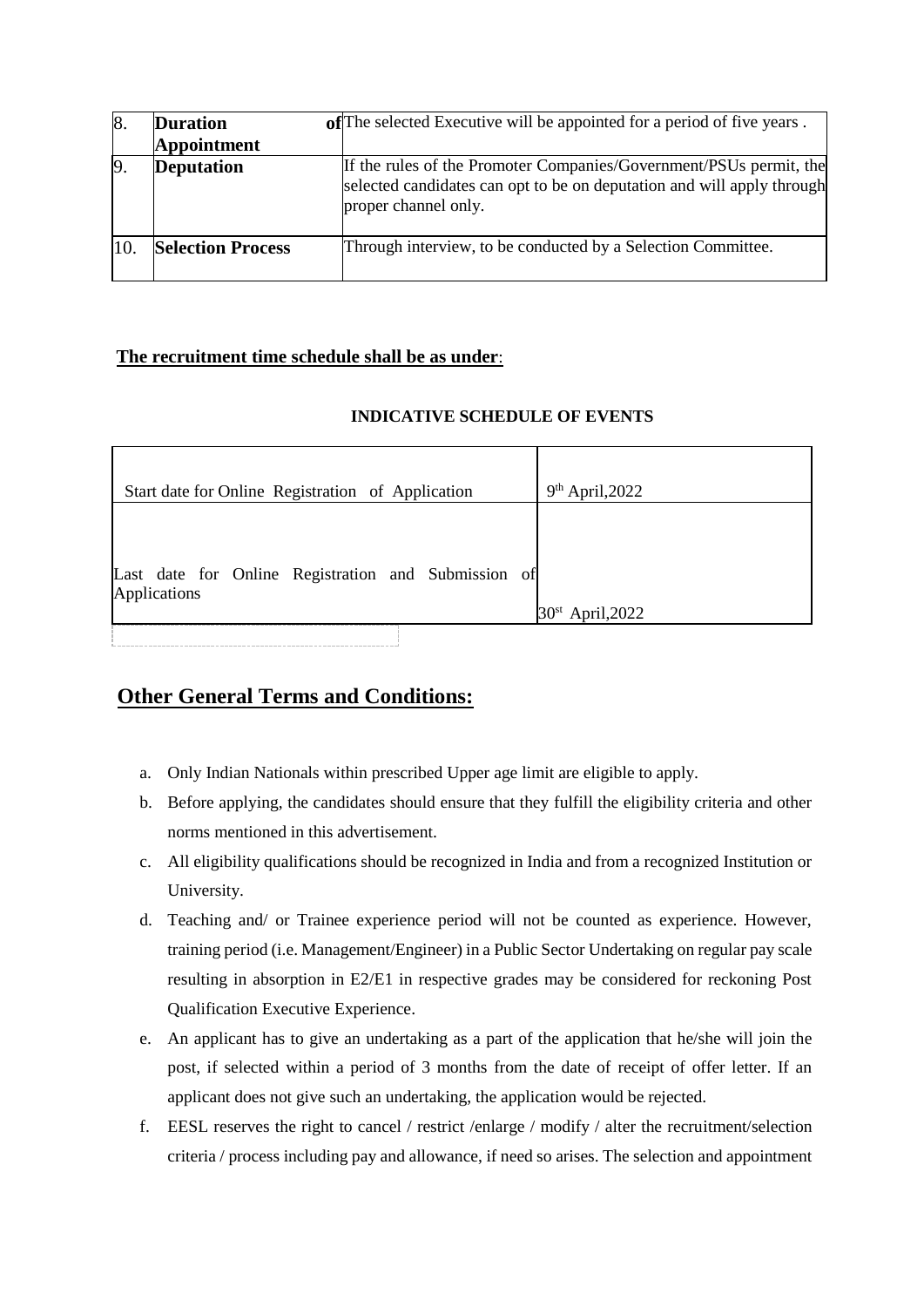of Chief Executive Officer shall be in accordance with the terms of JV Agreement of EESL and as approved by Board of Directors from time to time.

- g. EESL reserves the right to shortlist candidates for interview. Applicants should note that mere fulfilment of minimum eligibility criteria may not ensure consideration for short listing for interview. EESL will not entertain any correspondence on this subject and decisions of EESL will be final in all matters.
- h. Candidature is liable to be rejected at any stage of recruitment/ selection process or after joining, if any information provided by the applicant is not found in conformity with the eligibility criteria notified or if EESL comes across any evidence/knowledge that the qualification, experience and any other particulars indicated in application/other forms/formats are not recognized/ false/ misleading and / or amounts to suppression of information/particulars which should have been brought to the notice of EESL.
- i. Incomplete applications are liable to be rejected.
- j. Pay and allowances will not be bar for deserving candidate.
- k. All computations of Age, Post Qualification Experience etc., shall be as on  $30<sup>th</sup>$  April, 2022.
- l. In case of any query the same may be sent to recruitment@eesl.co.in. Candidates are advised to add this e-mail ID to their address book. EESL will not be responsible for bouncing of email / non-delivery of e-mail / delivery of e-mail to junk or spam folders. Contact No. 011- 42519515 (Contact between 9.30 am. to 6 pm. on working days). For further details and progress please visit careers page of 'www.eeslindia.org'.
- m. All information regarding this recruitment process would be made available in the career section of EESL website, i.e. www.eeslindia.org, only. Applicants are advised to check the web site periodically for important updates. Once registered for EESL, all correspondences shall be made through their registered e-mail ID and/ or candidate login. Hence, candidates are requested to correspond with EESL through one email-id.
- n. Candidates working in Govt. /Semi Govt. Organizations / Public Sector Undertakings and Autonomous bodies should produce "No Objection Certificate" at the time of Interview. However, candidates failing to produce NOC from their parent departments shall have to submit an undertaking at the time of Interview that they will not claim any transfer of any service benefits like Gratuity, leave etc. in case of their selection. Further, the appointment of All India Services Candidates shall be subject to cadre clearance.
- o. The applicants willing to apply for the post of CEO, EESL, should fill the online application form and also submit their applications in following manner through proper channel as per format at Annexure-A:
	- (a) Government Officers including All India Services\* and those of the Armed forces of the union: through Cadre Controlling Authority.

\*Appointment of All India Services Candidates shall be subject to cadre clearance.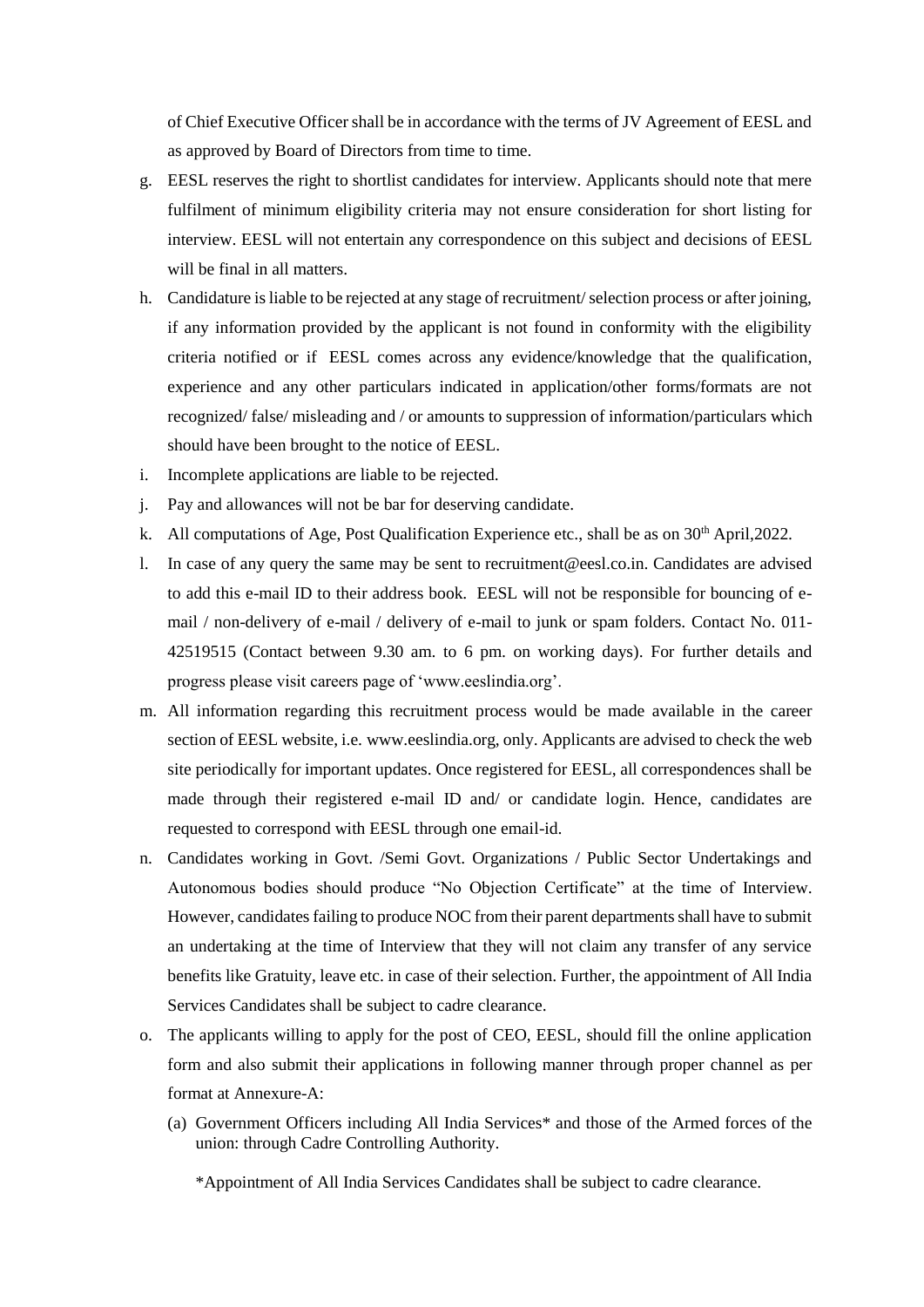(b) CMDs/MDs/Functional Directors in CPSE: through the concerned Administrative Ministry;

(c) Below Board level in CPSE: through the concerned CPSE;

(d) CMDs/MDs/Functional Directors in State power PSE: through the concerned Administrative Secretary and Cadre Controlling Authority, if any, of the State Government;

- p. Applicants from Private Sector must submit the following documents along with the application form at the time of Interview:
- a. Evidence of working at Board level;
- b. Annual Reports of the Company in which currently working for the 3 financial years preceding the calendar year in which the post is advertised (please provide URL or attach/enclose copies);
- c. Whether the company is listed or not; if yes, the documentary proof (please provide URL or attach/enclose copies);
- d. Self-attested copies of documents in support of age and qualifications;
- e. Relevant Jobs handled in the past with details.
- q. The applicants willing for deputation should fill the application online and also submit their applications through proper channel as per format at Annexure-A. However, they can send an advance copy for information to EESL prior to the last date of receipt of applications. The forwarded application through proper channel should be received at EESL office before Interview. Applications are to be addressed to: -

**Head (HR) Energy Efficiency Services Limited (EESL), 5th & 6th Floor, Core-3, SCOPE Complex, Lodhi Road, New Delhi-110003**

#### **r. PROCEDURE FOR APPLYING: -**

All Applications to made online through the link provided in the 'Career Opportunity' page of the EESL website under Human Resource section i.e. http://www.eeslindia.org/. Candidates are required to upload recent passport sized photograph (not more than 3 months old), scanned signature and resume. Shortlisted candidates may be asked to submit required documents before Interview.

> **Head (HR) HR Department Energy Efficiency Services Limited**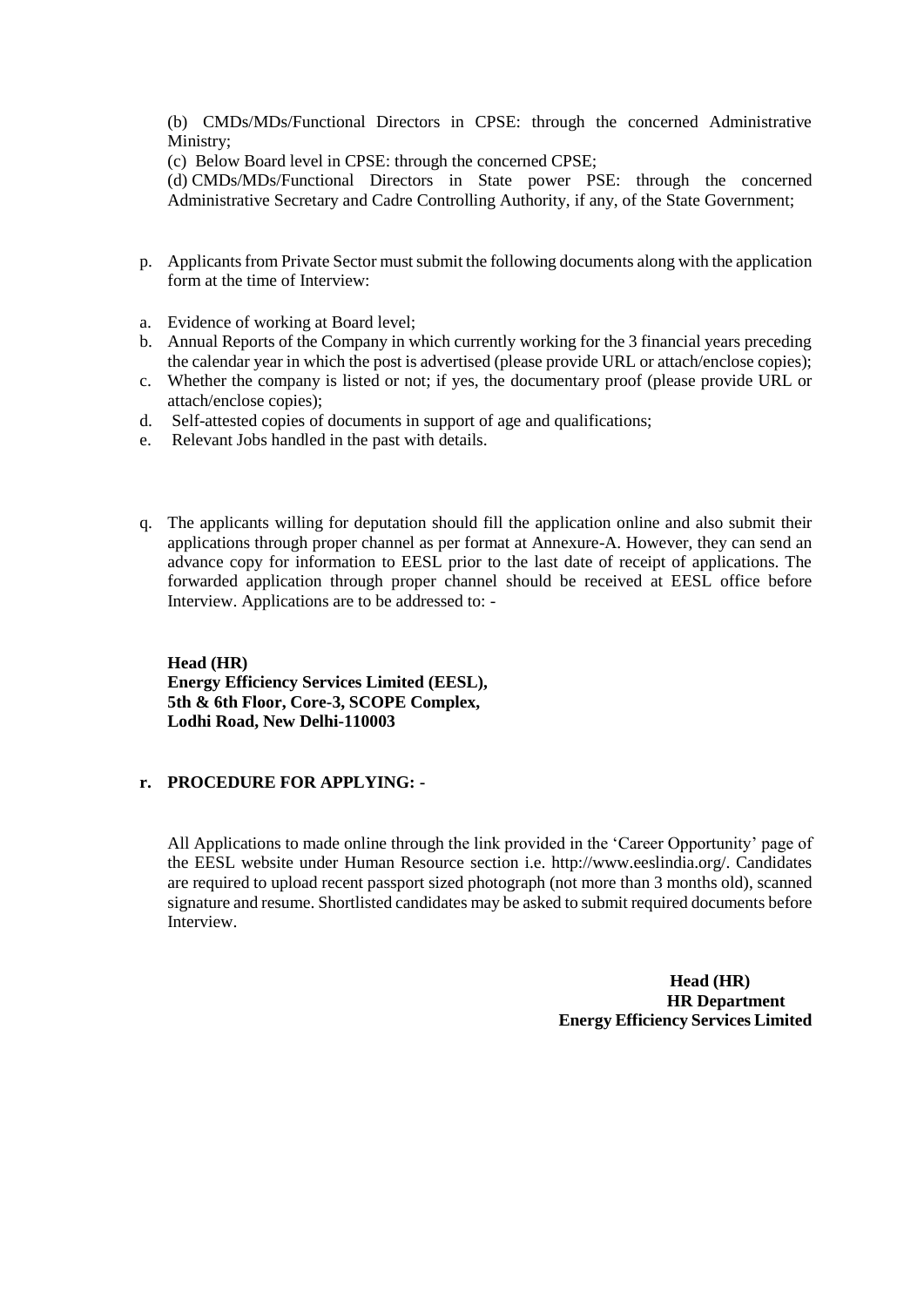# **Annexure A**

### **APPLICATION FORMAT**

|                                                                                                                                                                                   | 1. Name of the post applied for:                                                                                                                                                                                                                                                                                                                                                           |      |        |
|-----------------------------------------------------------------------------------------------------------------------------------------------------------------------------------|--------------------------------------------------------------------------------------------------------------------------------------------------------------------------------------------------------------------------------------------------------------------------------------------------------------------------------------------------------------------------------------------|------|--------|
|                                                                                                                                                                                   |                                                                                                                                                                                                                                                                                                                                                                                            |      |        |
|                                                                                                                                                                                   | (b) Designation of the Applicant (in full) $\frac{1}{\sqrt{1-\frac{1}{\sqrt{1-\frac{1}{\sqrt{1-\frac{1}{\sqrt{1-\frac{1}{\sqrt{1-\frac{1}{\sqrt{1-\frac{1}{\sqrt{1-\frac{1}{\sqrt{1-\frac{1}{\sqrt{1-\frac{1}{\sqrt{1-\frac{1}{\sqrt{1-\frac{1}{\sqrt{1-\frac{1}{\sqrt{1-\frac{1}{\sqrt{1-\frac{1}{\sqrt{1-\frac{1}{\sqrt{1-\frac{1}{\sqrt{1-\frac{1}{\sqrt{1-\frac{1}{\sqrt{1-\frac{1}{\$ |      |        |
| (c)                                                                                                                                                                               | Organization                                                                                                                                                                                                                                                                                                                                                                               | Name | and    |
|                                                                                                                                                                                   |                                                                                                                                                                                                                                                                                                                                                                                            |      |        |
|                                                                                                                                                                                   |                                                                                                                                                                                                                                                                                                                                                                                            |      |        |
|                                                                                                                                                                                   | FAX No. Mobile No. Mobile No.                                                                                                                                                                                                                                                                                                                                                              |      | E-Mail |
| $\begin{tabular}{ c c c c } \hline \quad \quad & \quad \quad & \quad \quad & \quad \quad \\ \hline \quad \quad & \quad \quad & \quad \quad & \quad \quad \\ \hline \end{tabular}$ |                                                                                                                                                                                                                                                                                                                                                                                            |      |        |
|                                                                                                                                                                                   |                                                                                                                                                                                                                                                                                                                                                                                            |      |        |
| 5. Eligibility criteria: -                                                                                                                                                        |                                                                                                                                                                                                                                                                                                                                                                                            |      |        |
| Educational/professional                                                                                                                                                          |                                                                                                                                                                                                                                                                                                                                                                                            |      |        |
| Qualifications (along with the                                                                                                                                                    |                                                                                                                                                                                                                                                                                                                                                                                            |      |        |
| name of Institutions)                                                                                                                                                             |                                                                                                                                                                                                                                                                                                                                                                                            |      |        |
| Current Pay Scale,                                                                                                                                                                |                                                                                                                                                                                                                                                                                                                                                                                            |      |        |
| Designation and Grade                                                                                                                                                             |                                                                                                                                                                                                                                                                                                                                                                                            |      |        |

# 6. Positions held during entire career (please attach a separate sheet if required) :-

| SI.            | Designation, and Organization From |  | To | Pay scale |
|----------------|------------------------------------|--|----|-----------|
| No.            | place of posting                   |  |    |           |
|                |                                    |  |    |           |
| $\overline{2}$ |                                    |  |    |           |
| 3              |                                    |  |    |           |
| 4              |                                    |  |    |           |
| 5              |                                    |  |    |           |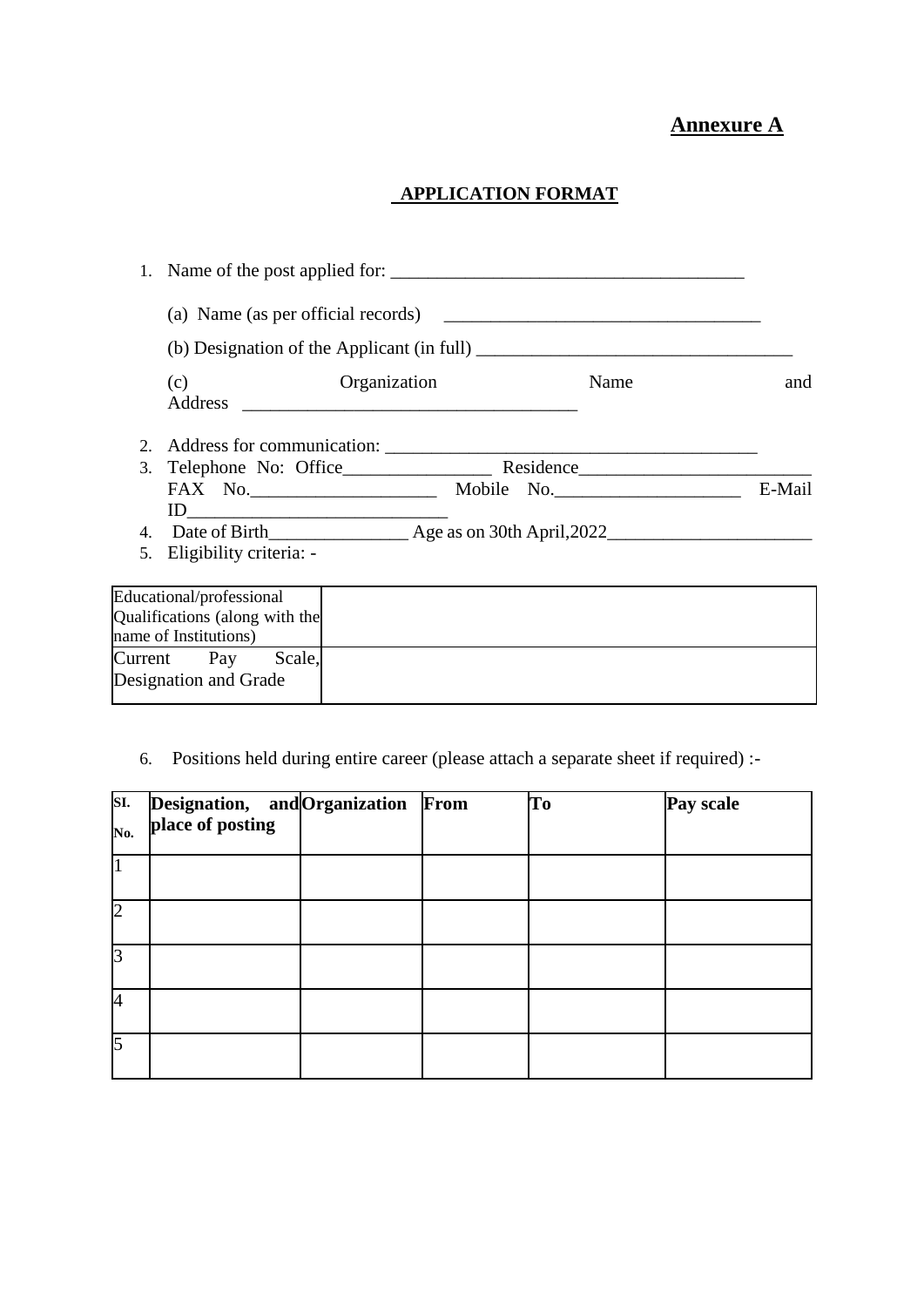6 (a). Details of experience relevant for the advertised post and job description, out of 6 above:

| SI.            | Designation, Organization | From | To | Pay scale | <b>Nature of</b>  |
|----------------|---------------------------|------|----|-----------|-------------------|
| No.            | and place of<br>posting   |      |    |           | <b>Experience</b> |
|                |                           |      |    |           |                   |
| $\overline{2}$ |                           |      |    |           |                   |
| 3              |                           |      |    |           |                   |
| 4              |                           |      |    |           |                   |

Note:

You may attach a write up, if you wish, not exceeding two pages, in support of your candidature.

Full form of all abbreviations used while making entries in the application form should be suitably explained i.e in footnotes or a separate attachment.

7 (a) Do you hold lien in any other organization other than where currently working? (Yes/No)

 $\overline{\phantom{a}}$ If yes:

 $\overline{\phantom{a}}$ 

i) Name of the organization in which the lien is held:

ii) Date from which the lien is held: -

(b) Are you on deputation? (Yes/No)

If yes, date from which you have been on deputation: - \_\_\_\_\_\_\_\_\_\_\_\_\_\_\_\_\_\_\_\_\_\_\_\_\_\_

8 (a) whether any punishment awarded to the applicant during the last 10 years. (Yes/No)

If yes, the details thereof:  $-\frac{1}{2}$ 

(b) Whether any action or inquiry is going on against him as far as his knowledge goes.

If yes, the details thereof: - \_\_\_\_\_\_\_\_\_\_\_\_\_\_\_\_\_\_\_\_\_\_

### *CERTIFICATE*

I certify that the details furnished by me in Cols. 1 to 8 are true to the best of my knowledge and belief.

*(Signature of the Applicant)*